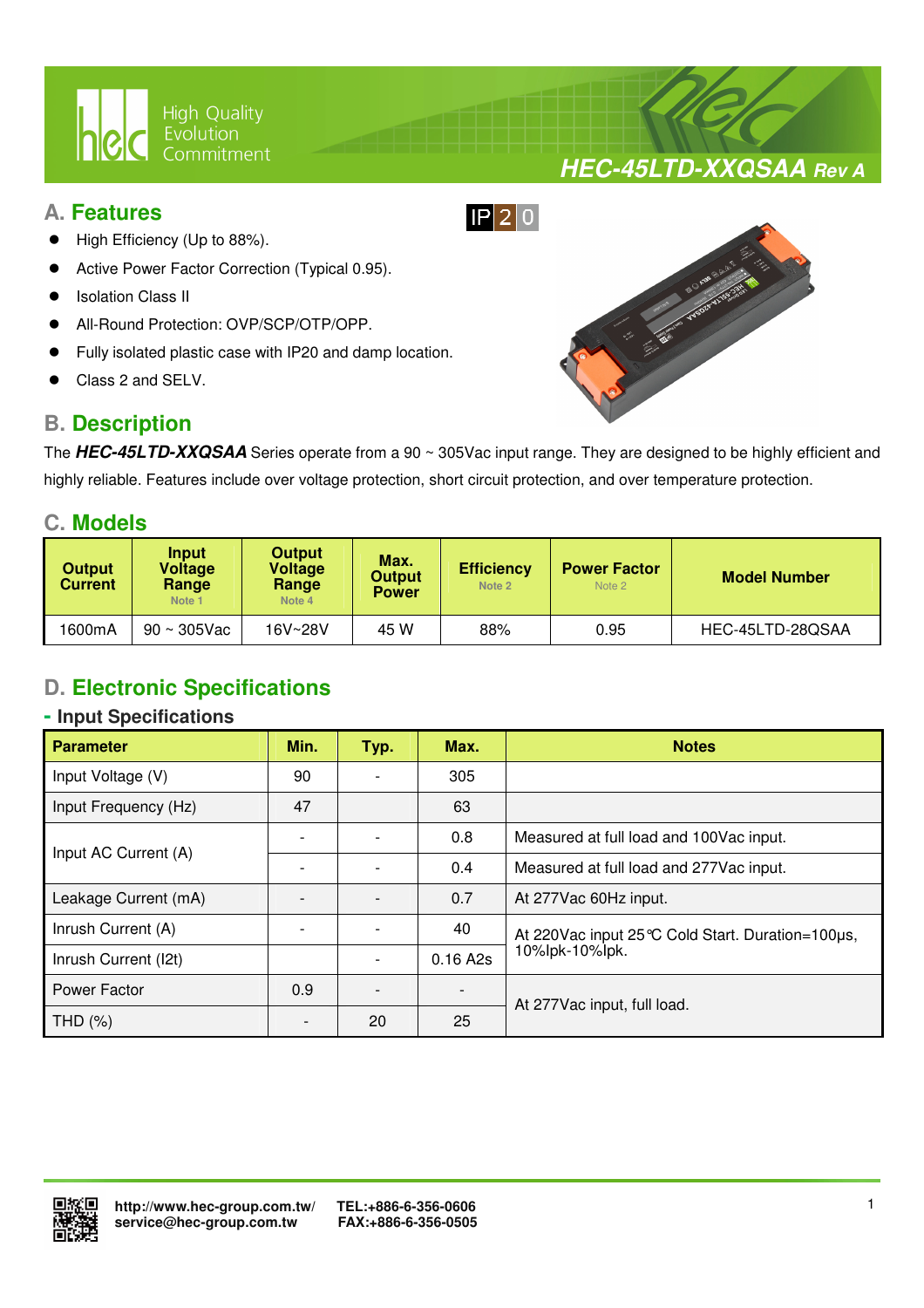

 $\overline{a}$ 



## **- Output Specifications**

| <b>Parameter</b>                                      | Min. | Typ. | Max.  | <b>Notes</b>                                                                          |
|-------------------------------------------------------|------|------|-------|---------------------------------------------------------------------------------------|
| DALI 100% duty                                        |      |      |       |                                                                                       |
| Output Current (mA)                                   |      |      |       |                                                                                       |
| $lo = 1600 mA$                                        | 1520 |      | 1680  |                                                                                       |
| DALI 10% duty                                         |      |      |       |                                                                                       |
| Output Current (mA)                                   |      |      |       |                                                                                       |
| $I_0 = 160 \text{ mA}$                                | 115  |      | 210   |                                                                                       |
| No Load Output Voltage (V)<br>$I_0 = 1600 \text{ mA}$ |      |      | 35    | There will be no damage or hazardous conditions<br>occurred with no loading.          |
|                                                       |      |      | $1\%$ | Measured by 20 MHz bandwidth oscilloscopes and                                        |
| Output Ripple Voltage (V)                             |      |      | Vomax | the output paralleled a 0.1uF ceramic capacitor and<br>a 10uF electrolytic capacitor. |
| Output Voltage Overshoot (%)                          |      |      | 110   | At full load condition.                                                               |
| Line Regulation (%)                                   |      |      | ±3    |                                                                                       |
| Load Regulation (%)                                   |      |      | ±5    |                                                                                       |
| Turn-on Delay Time (s)                                |      | 0.5  | 1.0   | Measured at 220Vac input.                                                             |

#### **- General Specifications**

| <b>Parameter</b>                               | Min.    | Typ.                        | Max. | <b>Notes</b>                                                                                                                                                  |
|------------------------------------------------|---------|-----------------------------|------|---------------------------------------------------------------------------------------------------------------------------------------------------------------|
| Efficiency (%)                                 |         |                             |      |                                                                                                                                                               |
| $lo = 1600 mA$                                 |         |                             | 88   | Measured at full load and 120Vac input.                                                                                                                       |
| Efficiency (%)                                 |         |                             |      |                                                                                                                                                               |
| $I_0 = 1600 \text{ mA}$                        |         |                             | 88   | Measured at full load and 277 Vac input.                                                                                                                      |
| MTBF (hours)                                   | 320,000 |                             |      | Measured at full load 50°C ambient temperature<br>(MIL-HDBK-217F).                                                                                            |
| Life Time (hours)                              |         | 100,000                     |      | Measured at rated input voltage with full load, Case<br>temperature=60 $\degree$ $\degree$ $\degree$ Tc point. See life time vs. Tc<br>curve for the details. |
| Case Temperature (°C)                          |         |                             | 80   |                                                                                                                                                               |
| Dimensions Millimeters $(L \times W \times H)$ |         | $201 \times 62 \times 30.5$ |      |                                                                                                                                                               |
| Net Weight (g)                                 |         |                             |      |                                                                                                                                                               |

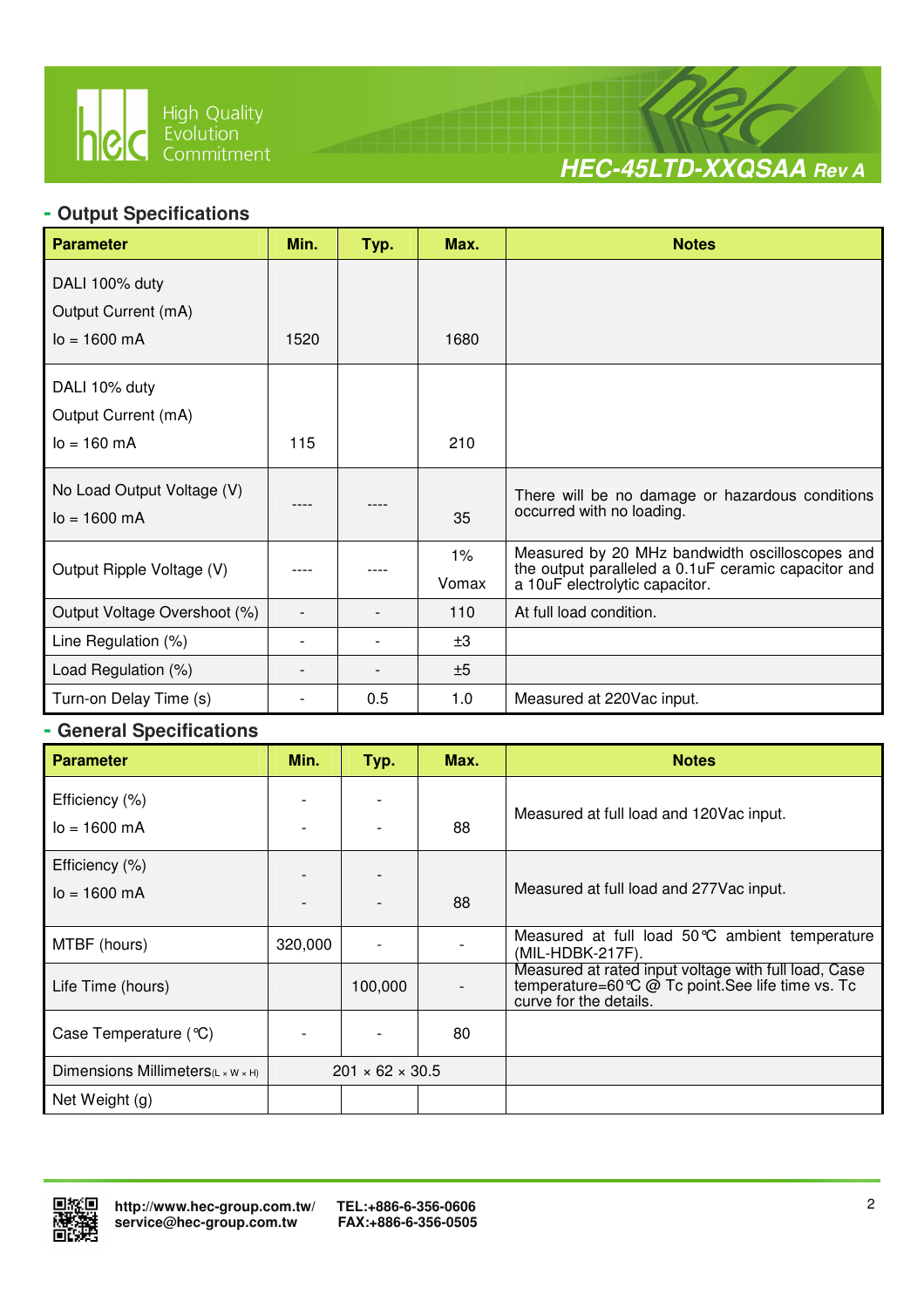

 $\overline{a}$ 



#### **- Protection Functions**

| <b>Parameter</b>                | Min.                                                                                                                                                       | Typ. | Max.  | <b>Notes</b>                                                                                             |  |  |
|---------------------------------|------------------------------------------------------------------------------------------------------------------------------------------------------------|------|-------|----------------------------------------------------------------------------------------------------------|--|--|
| Over Voltage Protection         |                                                                                                                                                            |      | 1.50  | In the event of an over-voltage condition, the LED<br>Drives shall Shut down o/p voltage, re-power on to |  |  |
|                                 |                                                                                                                                                            |      | Vomax | recover.                                                                                                 |  |  |
| Over Temperature Protection     | Shut down o/p voltage with re-power on to recovery.                                                                                                        |      |       |                                                                                                          |  |  |
| <b>Short Circuit Protection</b> | No damage shall occur when any output operating in a short circuit condition. The power supply shall be self-recovery when the fault condition is removed. |      |       |                                                                                                          |  |  |

## **- Environmental Specifications**

| <b>Parameter</b>           | Min. | Typ. | Max.  | <b>Notes</b>                                                        |
|----------------------------|------|------|-------|---------------------------------------------------------------------|
| Operating Temperature (°C) | -40  |      | $+60$ | Humidity: 20% RH to 80% RH; See Derating Curve for<br>more details. |
| Storage Temperature (°C)   | -40  |      | $+80$ | Humidity: 10% RH to 90% RH.                                         |

## **- Safety and EMC Compliance**

| <b>Safety Category</b>      | <b>Standard</b>                                                            |
|-----------------------------|----------------------------------------------------------------------------|
| UL/CUL                      | UL8750, UL1310 Class 2, CSA C22.2 NO. 223-M91 Class 2.                     |
| <b>CE</b>                   | EN 61347-1, EN61347-2-13.                                                  |
| <b>EMI Standards Note 6</b> | <b>Notes</b>                                                               |
| EN 55015                    | Conducted emission Test & Radiated emission Test.                          |
| EN 61000-3-2                | Harmonic current emissions.                                                |
| EN 61000-3-3                | Voltage fluctuations & flicker.                                            |
| FCC Part 15                 | FCC 47 CFR Part 15 Subpart B, ICES-003 Issue 4 ANSI C63.4-2003             |
| <b>EMS Standards</b>        | <b>Notes</b>                                                               |
| EN 61000-4-2                | Electrostatic Discharge (ESD): 8 KV air discharge, 4 KV contact discharge. |
| EN 61000-4-3                | Radio-Frequency Electromagnetic Field Susceptibility Test-RS.              |
| EN 61000-4-4                | Electrical Fast Transient / Burst-EFT: Level 2, Criteria A.                |
| EN 61000-4-5                | Surge Immunity Test: AC Power Line: line to line 1 KV.                     |
| EN 61000-4-6                | Conducted Radio Frequency Disturbances Test-CS.                            |
| EN 61000-4-8                | Power Frequency Magnetic Field Test.                                       |
| EN 61000-4-11               | Voltage Dips.                                                              |
| EN 61547                    | Electromagnetic Immunity Requirements Applies To Lighting Equipment.       |

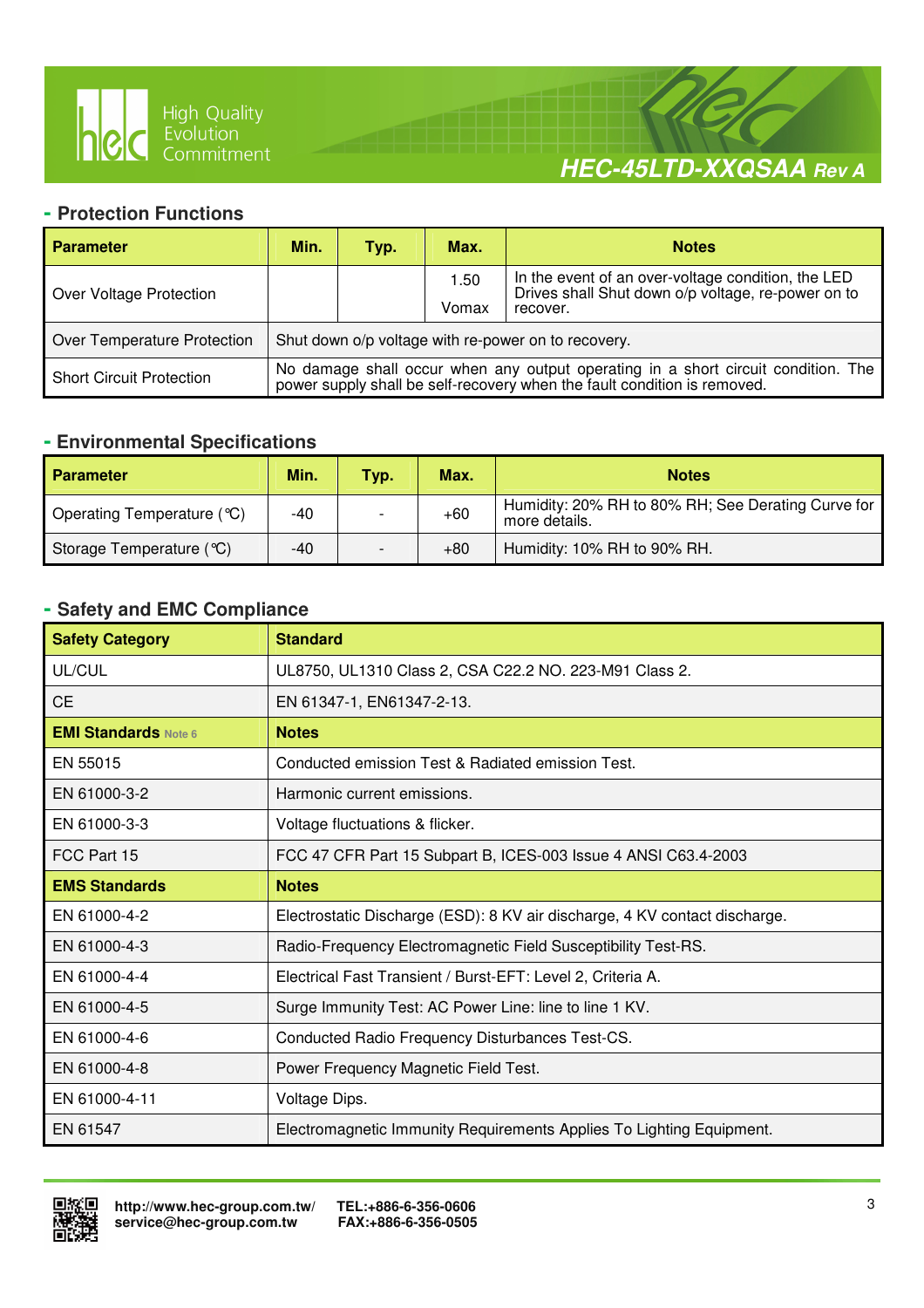

## **HEC-45LTD-XXQSAA Rev A**

#### **Notes:**

- 1. Normal input voltage range 100~277Vac.
- 2. Measured at input 220V with a full load.
- 3. All specifications are typical at 25 °C unless otherwise stated.

 $\overline{a}$ 

- 4. Constant current operation region is preferably 60%~100% rated output voltage. This is the suitable operation region for LED related applications, but please reconfirm special electrical requirements for some specific system design.
- 5. Derating may be needed under low input voltages. Please check the static curve for more details.
- 6. The power supply is considered as a component that will be operated in combination with final equipment. Since EMC performance will be affected by the complete installation, the final equipment manufacturers must re-qualify EMC Directive on the complete installation again

## **E. Electronic Curve**

#### **- Derating Curve**  $\qquad$  **- Static Curve**





Input Voltage (V)

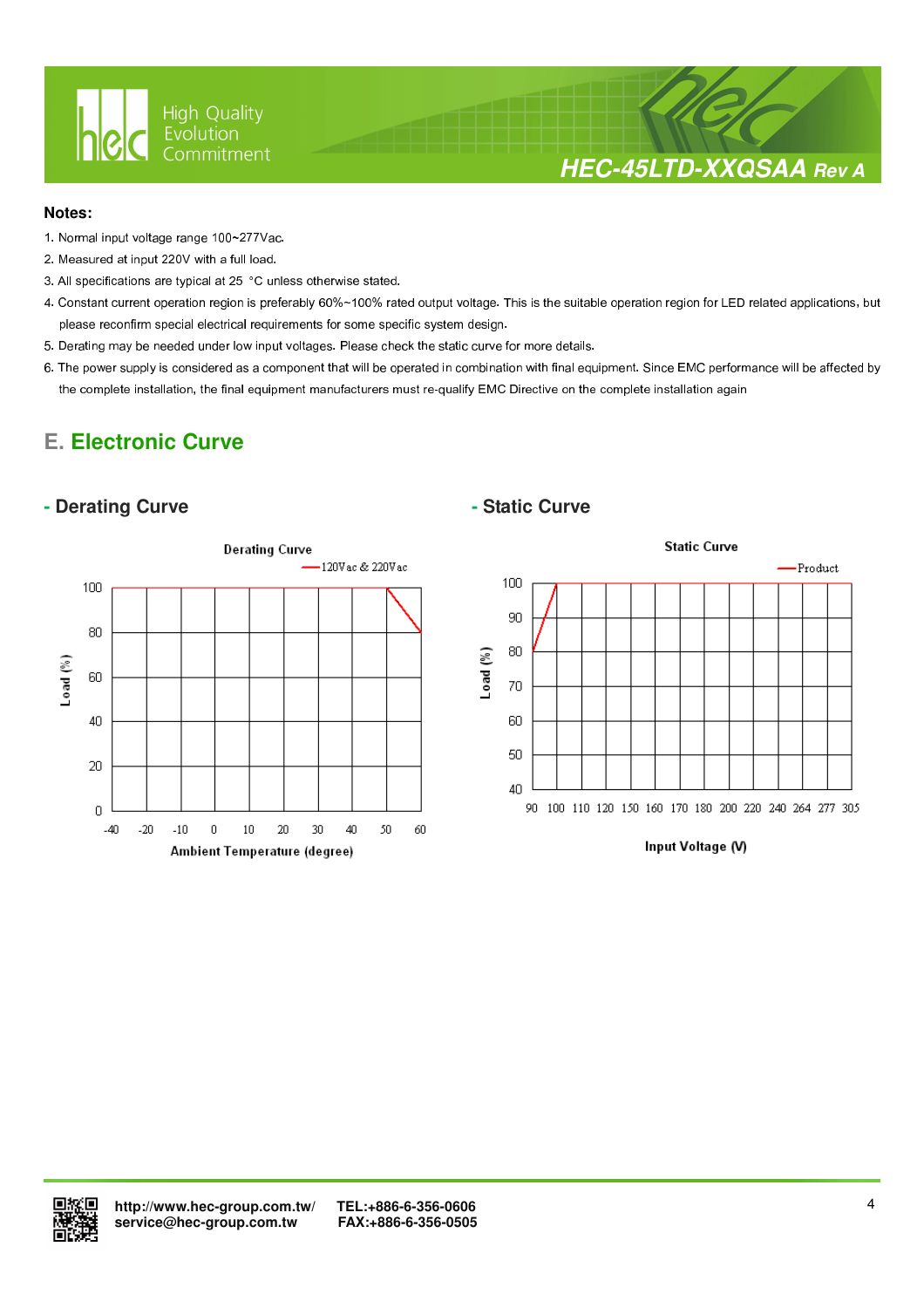

## **HEC-45LTD-XXQSAA Rev A**

#### **- Power Factor Characteristics Curve**

 $\overline{a}$ 



## **- Efficiency Characteristics Curve**



### **- Life Time vs. Case Temperature Curve**